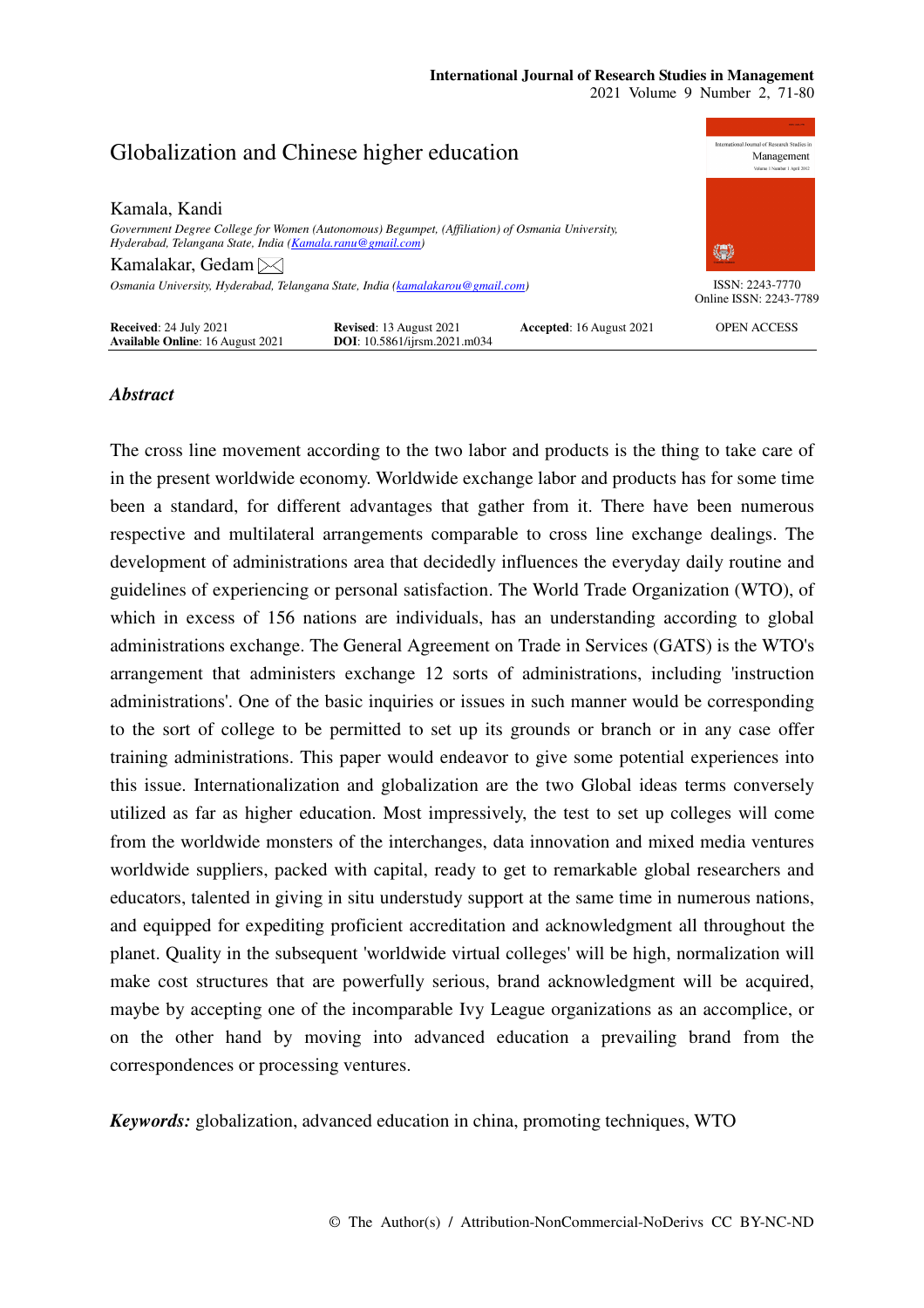# **Globalization and Chinese higher education**

### **1. Introduction**

China joined the World Trade Organization (WTO) in December 2001. One outcome of the Chinese rising to WTO is the expanded attention to globalization among Chinese higher instructors. "Mix into the world economy has prompted a redefinition of the job of advanced education in China" (Vicovich, Yang, & Currie, 2007, p. 105). This paper examines the responsibilities than China has made in opening its schooling market in the wake of joining WTO and their plausible effect on Chinese advanced education. The paper additionally portrays Chinese mentalities toward globalization and unfamiliar schooling. At long last it talks about the new improvement in Chinese advanced education concerning worldwide collaboration.

Article II of GATS advances most-supported country treatment, Article XVI desires the opening up of business sectors; Article XVII expects individuals to stretch out public treatment to support providers of any remaining individuals (WTO, 1994). Nonetheless, Clause 1 of Article XIII specifies that Articles II, XVI, and XVII will not have any significant bearing to laws administering the acquisition by administrative organizations of administrations bought for legislative purposes, i.e., those administrations not planned for business resale (Varoglu, 2002).

Clearly, essential and optional instruction in administrations is bought for legislative purposes without the goal of business resale. Paradoxically, advanced education and grown-up training will in general depend more on private wellsprings of financing and are bound to be occupied with business exercises. It follows that higher and grown-up instruction are bound to be viewed as administrations with a view to business resale. Accordingly, it is basically in advanced education and grown-up schooling that legislatures should conclude whether to open their market and how much. The two inquiries are ceaselessly bantered at WTO talks.

With respect to advanced education, there has been a critical upswing in progressions of individuals and administrations past public lines (Vidovich, Yang, & Currie, 2007). Schooling is being changed and changed into a multi-billion-dollar industry, controlled by market-advancement advocates in the created economies, specifically by in US, the EU, Japan, New Zealand and Australia (Robertson, 2003). In the last round of WTO talks in Hong Kong in December 2005, the US distinguished the progression of advanced education and grown-up schooling administrations as one of its main four needs (Czernis, 2005).

The US needed China to eliminate the disallowance of unfamiliar training administrations gave through satellite innovation and the prerequisite that unfamiliar schooling suppliers should help out Chinese to work in China (Lu & Zha, 2004). Another multilateral gathering, Friends of Private Education Exports, has framed in New Zealand with its objective to acquire responsibilities from more nations in regards to training administrations (Canadian Association of University Teachers, 2006).

China endeavors to be serious universally and to accomplish "five star" colleges. Two key procedures are decentralization and marketization of advanced education (Vidovich, Yang, & Currie, 2007). While the Chinese government expresses that China is a communist country at its essential stage, Green (2007) thinks the ascent of China forecasts the making of a totally new type of private enterprise in the biggest market on the planet. Chinese are associated with each of the four global methods of giving instruction administrations (WTO, 2002). With mode one, cross-line administrations, at present some Chinese understudies are getting schooling given by unfamiliar establishments through the Internet.

With mode two, utilization abroad, somewhere in the range of 1978 and 2007 a bigger number of than 1.21 million Chinese traveled to another country to get further schooling. In 2007 alone around 144,000 Chinese went abroad for training (Meng, 2008). In mode three, business presence, somewhere around three Chinese and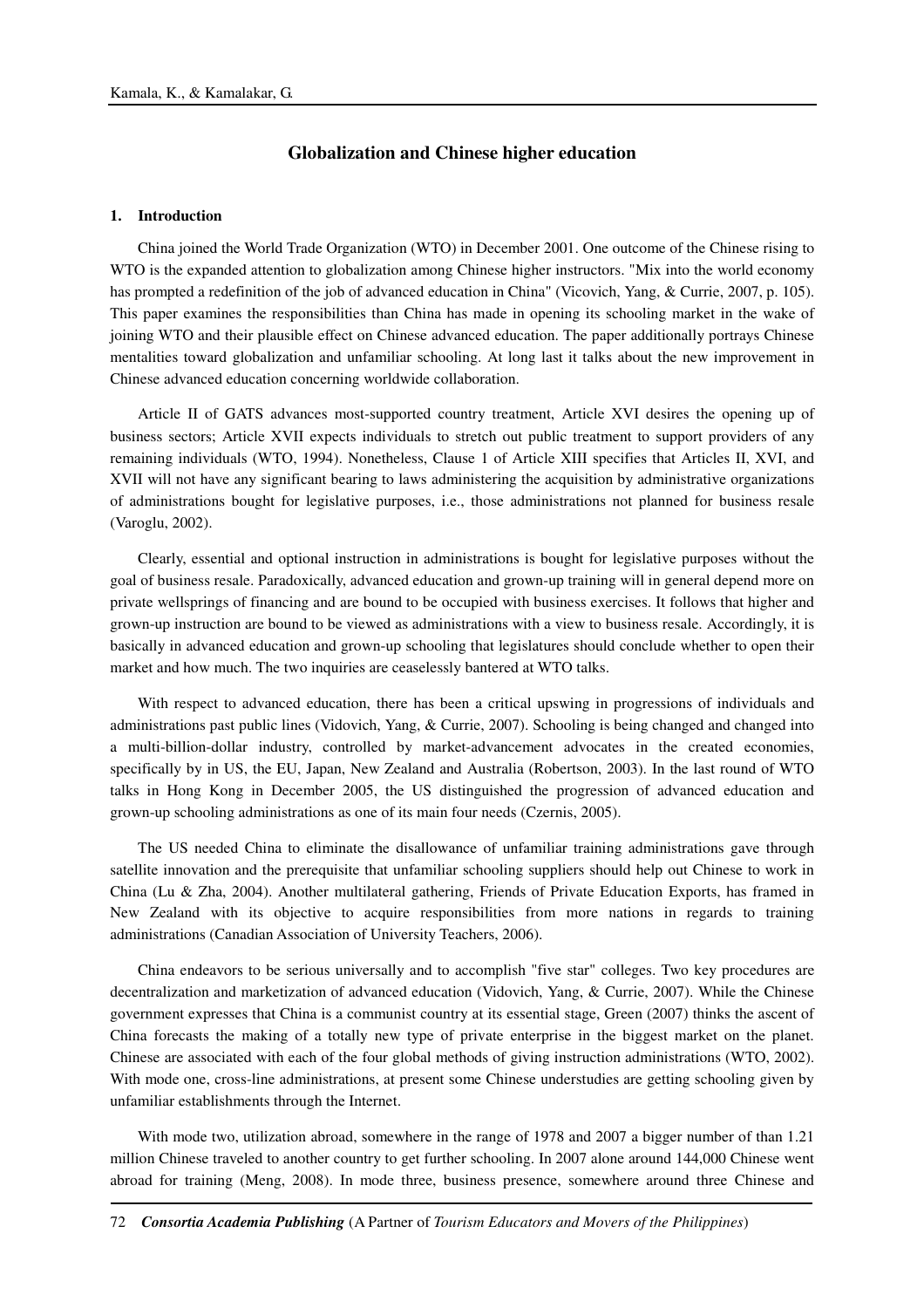unfamiliar agreeable advanced education foundations have been set up in China (Helms, 2008). With mode four, presence of regular people, more unfamiliar researchers are instructing in China, and an expanding number of Chinese researchers are instructing in different nations.

At the point when China joined WTO and marked GATS, it expressed its position with respect to instruction administrations: (1) China would not open its market in essential and junior optional schooling, and in military and police preparing. (2) Restrictions would not be put on Chinese voyaging abroad for schooling or on unfamiliar nationals entering China for training. (3) With specific conditions, China would slowly open its business sectors for advanced education, grown-up instruction, senior auxiliary training, preschool schooling and other schooling. Unfamiliar organizations would be permitted to help out Chinese however they would not be allowed to work freely in China. (4) When utilized or welcomed by Chinese establishments, unfamiliar teachers would be allowed to work in China (WTO, February 14, 2002). China is the lone country among Economic and Social Commission of Asia and Pacific individuals that has stretched out its responsibilities to change access in every one of the five schooling administrations subsectors (Raychaudhuri & De, 2007).

The overall point of WTO is to extend global exchange ways that advance monetary development for all part states (WTO, 1994). To extend exchange administrations under states of reformist advancement, GATS advances most-supported country treatment, an open market, and public treatment. As to, this implies that part governments are relied upon to release their power over schooling. Any instructive exercises that charge educational cost can be viewed as exchange administrations.

The utilization WTO rules address a genuine test to the Chinese advanced education framework, which has been under practically complete government control since 1949. Yet, these equivalent guidelines can likewise be seen as a chance that, whenever seized, will work with the change of Chinese advanced education and help to build up a climate in which the advanced education framework can create in manners that better address social issues. There are somewhere around four powers that put focus on the Chinese advanced education framework to change: (1) the expanding interest for advanced education, (2) the financial globalization, (3) the development of private advanced education (Hayhoe & Lin, 2008), 4) restricted government subsidizing (Dahlman, Zeng, & Wang, 2007).

Most WTO individuals marked GATS to advance worldwide exchange administrations. Be that as it may, numerous WTO individuals have not explicitly invested in opening their schooling market. After wellbeing, an instructive help is the area where the individuals have set up the least responsibilities on progression (Verger, 2008). As of August 2006, just 39 WTO individuals made a promise to change access their advanced education administrations (Raychaudhuri & De, 2007). After China made explicit responsibilities to open its market in schooling administrations, more unfamiliar teachers are working in Chinese advanced education. Naikai University in Tianjin began enrolling seat teachers universally in 2004 and senior members of schools and schools in 2006 (Guan, 2006). On May 10, 2007, Austrian physicist Romano A. Rupp showed up as the new Dean of Taida Institute of Applied Physics of Nankai University. Dr. Rupp was an educator at the University of Vienna prior to tolerating the arrangement at (Nankai University, 2007). As the quantity of entomb.

Most WTO individuals marked GATS to advance worldwide exchange administrations. Be that as it may, numerous WTO individuals have not explicitly subscribed to opening their schooling market. After wellbeing, an instructive assistance is the area wherein the individuals have set up the least responsibilities on progression (Verger, 2008). As of August 2006, just 39 WTO individuals made a promise to change access their advanced education administrations (Raychaudhuri & De, 2007). After China made explicit responsibilities to open its market in schooling administrations, more unfamiliar teachers are working in Chinese advanced education. Naikai University in Tianjin began enrolling seat teachers worldwide in 2004 and senior members of schools and schools in 2006 (Guan, 2006). On May 10, 2007, Austrian physicist Romano A. Rupp showed up as the new Dean of Taida Institute of Applied Physics of Nankai University. Dr. Rupp was an educator at the University of Vienna prior to tolerating the arrangement at (Nankai University, 2007). As the quantity of global researchers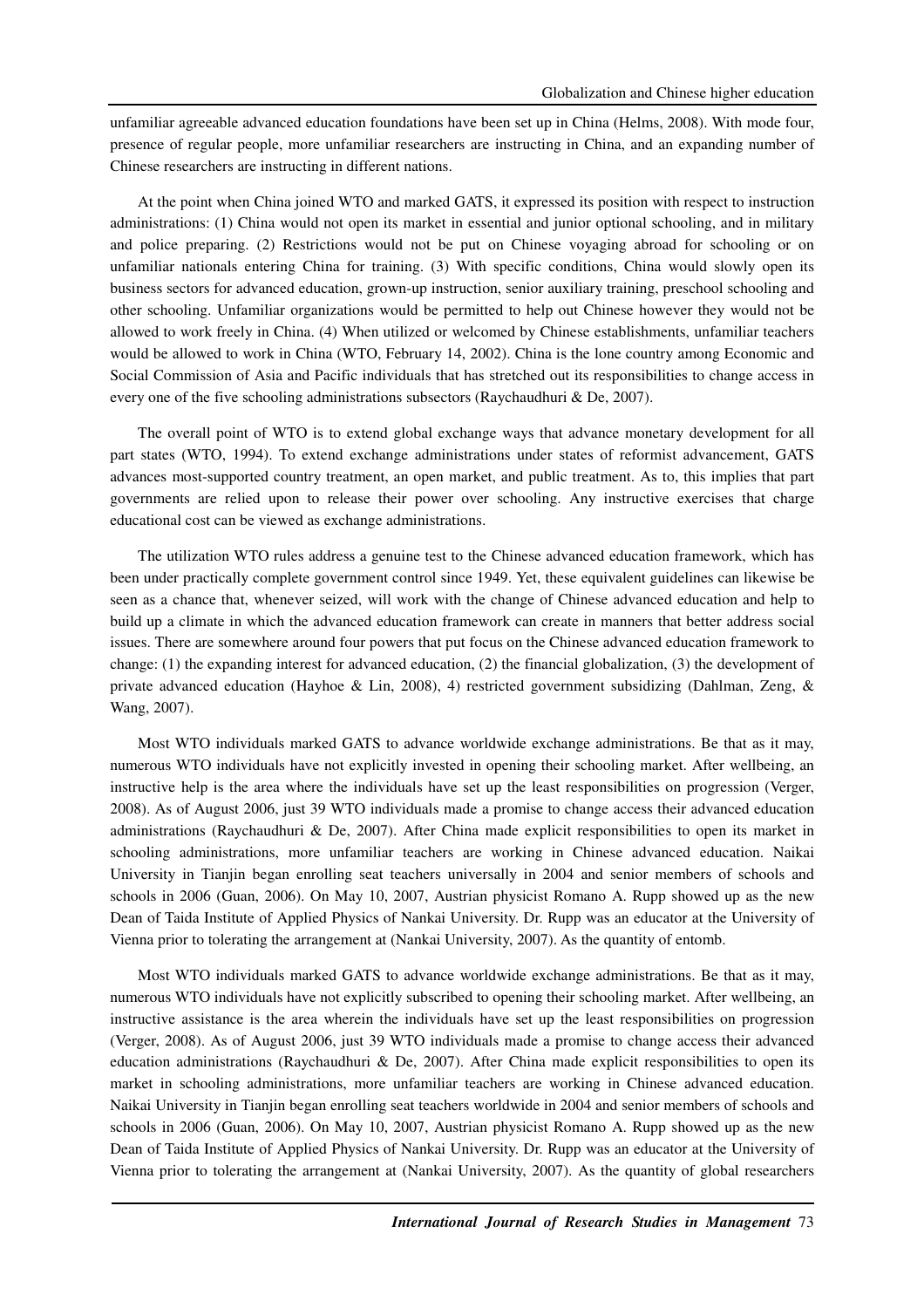working in Chinese organizations expands, more worldwide understudies are going to Chinese colleges. As indicated by the Ministry of Education, 162,695 global understudies concentrated in Chinese colleges in 2006, which had an expansion of 15.3 percent more than 2005.

The three fundamental wellsprings of global understudies were South Korea, Japan, and the United States (Yu, 2007). Most global understudies were self-financed, with around five percent of them on Chinese government grants (Meng, 2006). As globalization advances, worldwide rivalry will surely raise the interest for taught individuals. Since China is expanding its investment in the worldwide economy, it needs accomplished residents who can contend with global associates.

#### **2. Mentalities toward globalization and foreign education**

Since 1978, China has put itself on course to limit the hole between its advanced education framework and those of created nations. To Chinese instructors, the advantages of additional partaking in worldwide advanced education are as per the following: (1) The Chinese advanced education framework should change its organization to adhere to the applicable WTO rules. These principles will compel the Chinese framework to change a portion of its approaches. (2) The expanded global trades will altogether affect Chinese teacher's practices. They will present new educational models, which may change educational programs locally, broadly, and universally. (3) More private and global financial backers will take part in advanced education. At this point don't will the state be the solitary financial backer. This will steadily ease the issue of insufficient financing. (4) As global trade and collaboration increment and more worldwide schooling assets become accessible to Chinese teachers, they will refresh their insight all the more rapidly.

Simultaneously, China is confronting genuine test a WTO part. Vidovich, Yang, and Currie (2007) contend that the difficulties globalization brings won't be uniform across nations. For Chinese, the first of these difficulties identifies with the likely effect of globalization on the organization of Chinese advanced education. WTO advances the progressive progression of the instruction administrations. As unfamiliar organizations enter China, clashes will emerge identifying with qualities, ideas, and objectives. Right now, the public government settles on the fundamental choices about approach and construction, yet the commonplace governments really manage a significant number of the establishments, which have some independence to address nearby requirements. These will be influenced by GATS. With regards to market influences, Chinese establishments will wind up impeded.

Second, as China goes through progression in administrations, its advanced education establishments will wind up rivaling unfamiliar associations. Since 1999 the quantity of advanced education understudies has nearly significantly increased in China and there are more and bigger colleges, however there are as yet insufficient advanced education foundations, particularly quality ones. A few organizations in created nations have seen this expanding interest for advanced education in China. In 2007 colleges from the United Kingdom, Australia, Canada, France, Germany, Japan, South Korea, New Zealand, Russia, the United States and different nations sent scouts to instructive displays in China or recruited neighborhood agents (China Center for International Educational Exchange, 2008). English and Australian organizations have been especially forceful in enlisting Chinese understudies. To draw in worldwide understudies, a few nations have facilitated their visa prerequisites and surprisingly permitted global understudies to work in their nations. Furthermore, a few foundations in created nations select Chinese specialists by offering more significant compensation and better working conditions. As a result, Chinese foundations may lose a portion of their great educators and scientists. Some top Chinese alumni are billings move to created nations. From 1978 to 2007, of 1.21 million Chinese gone abroad for instruction, just 319,700 have returned (Meng, 2008).

Third, financial globalization and the Internet are creating collaboration, just as clashes, between social orders. It is simpler than any time in recent memory for college understudies to get to a tremendous assortment of societies and thoughts, and this will unequivocally affect their qualities and world perspectives (Dai, n. d.). A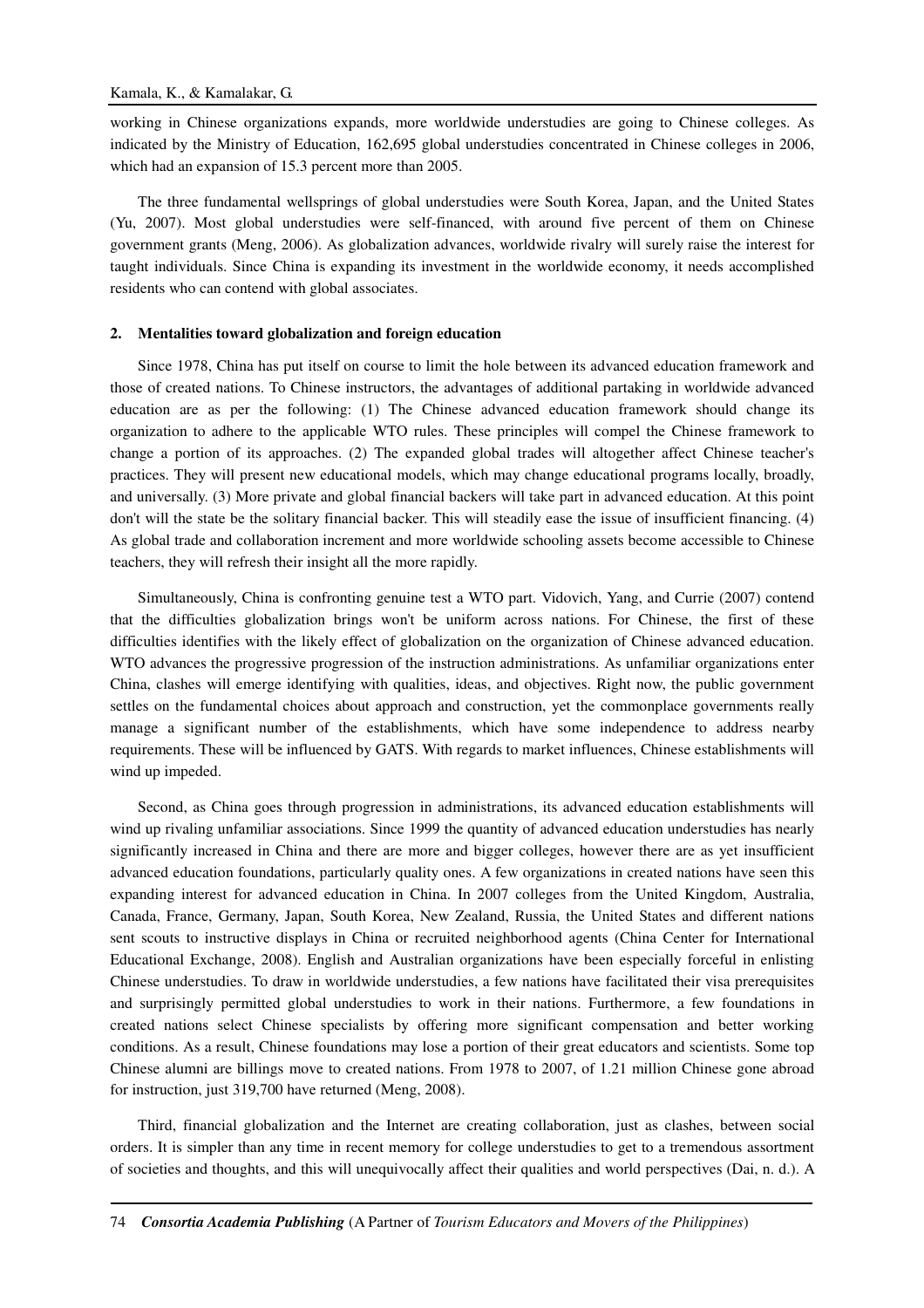new news report recounts a fruitful Chinese understudy, Wu Yinyin, at Beijing Normal University. Wu is a senior at the college yet she is now the Asia vice president chief of an American organization, Top Coder. She has three good examples: Madame Curie, Mother Teresa, and Hillary Clinton. None of them is Chinese (Gao, 2007).

In 2002 in excess of 700 inhabitants in Beijing, Shanghai, and Guangzhou were overviewed in regards to their perspectives toward unfamiliar schooling after China joined the WTO (National Bureau of Statistics of China, 2002). As for preschool training, by far most (84%) imagined that homegrown instructive foundations would be sufficient to begin kids' initial schooling. Just a little level of the respondents (16%) felt that unfamiliar training would help kids prepared themselves before. Concerning long stretches of necessary training (grade one to grade nine), additional respondents (96.5 percent) supported homegrown instruction, and just 3.5 percent figured this piece of schooling ought to be finished in a created country. At the point when it came to senior optional school (grades ten to twelve), 81.5 percent kept on favoring homegrown instruction, however 18.5 percent favored unfamiliar training. The respondents chose the homegrown area in essential and auxiliary schooling on account of the low expenses and the Chinese advanced education passage assessment framework.

At the point when it came to advanced education, homegrown foundations were not appraised exceptionally. The study tracked down that 89.5 percent of the respondents were keen on getting unfamiliar training, and just 10.5 percent chose homegrown foundations. It appeared to be that large numbers of the respondents needed trust in homegrown advanced education. They were not happy with these organizations' objectives, learning climate and business openings. At the point when gotten some information about different preparing programs, 70.5 percent chose unfamiliar schooling, and just 29.5 percent picked homegrown instruction. The accompanying table sums up the respondents' inclinations.

| Attitudes toward foreign education survey results in percent |          |         |
|--------------------------------------------------------------|----------|---------|
|                                                              | Domestic | Foreign |
| Pre-school                                                   | 84       | 16      |
| Compulsory                                                   | 96.5     | 3.5     |
| Senior secondary                                             | 81.5     | 18.5    |
| Higher education                                             | 10.5     | 89.5    |
| Training programs                                            | 29.5     | 70.5    |

At the point when asked what are the upsides of getting unfamiliar instruction, the respondents offered these clarifications: 26.8 percent imagined that unfamiliar schooling would assist understudies with learning thoughts; 25.7 percent trusted that getting unfamiliar training would assist them with creating attractive abilities; 25.7 percent accepted that an unfamiliar instruction would assist them with accomplishing a superior future; 13.4 percent felt that unfamiliar instruction would make them more proficient; and 8.4 percent expected that unfamiliar instruction would make them more adaptable. Concerning, 59.9 percent favored a created country, 7.6 percent would acknowledge global training suppliers working in China, and 32.5 percent believed that either would do (Public Agency of Insights of China, 2002).

Worldwide training trades are empowering Chinese to retain unfamiliar science and innovation just as ongoing advancements in organization. Gaining from created nations is assisting China with fostering its economy just as its science and innovation. It is additionally helping Chinese instructors change and foster their schooling framework (Chen, 2002). In working on the framework, Chinese higher instructors need to think about issues according to a worldwide viewpoint. They should know about WTO guidelines that advance the progression of exchange administrations and make the Chinese advanced education framework more open. They need to investigate freedoms to frame collaboration with global associates (Ge, 2005).

### **3. Advancement lately**

One pointer of advanced education improvement is investment rates. At the point when the interest rate in advanced education is between 15% and 50 percent, it is viewed as mass instruction (Trow, 1973). In 2007 there were in excess of 27 million Chinese understudies in different advanced education programs and the advanced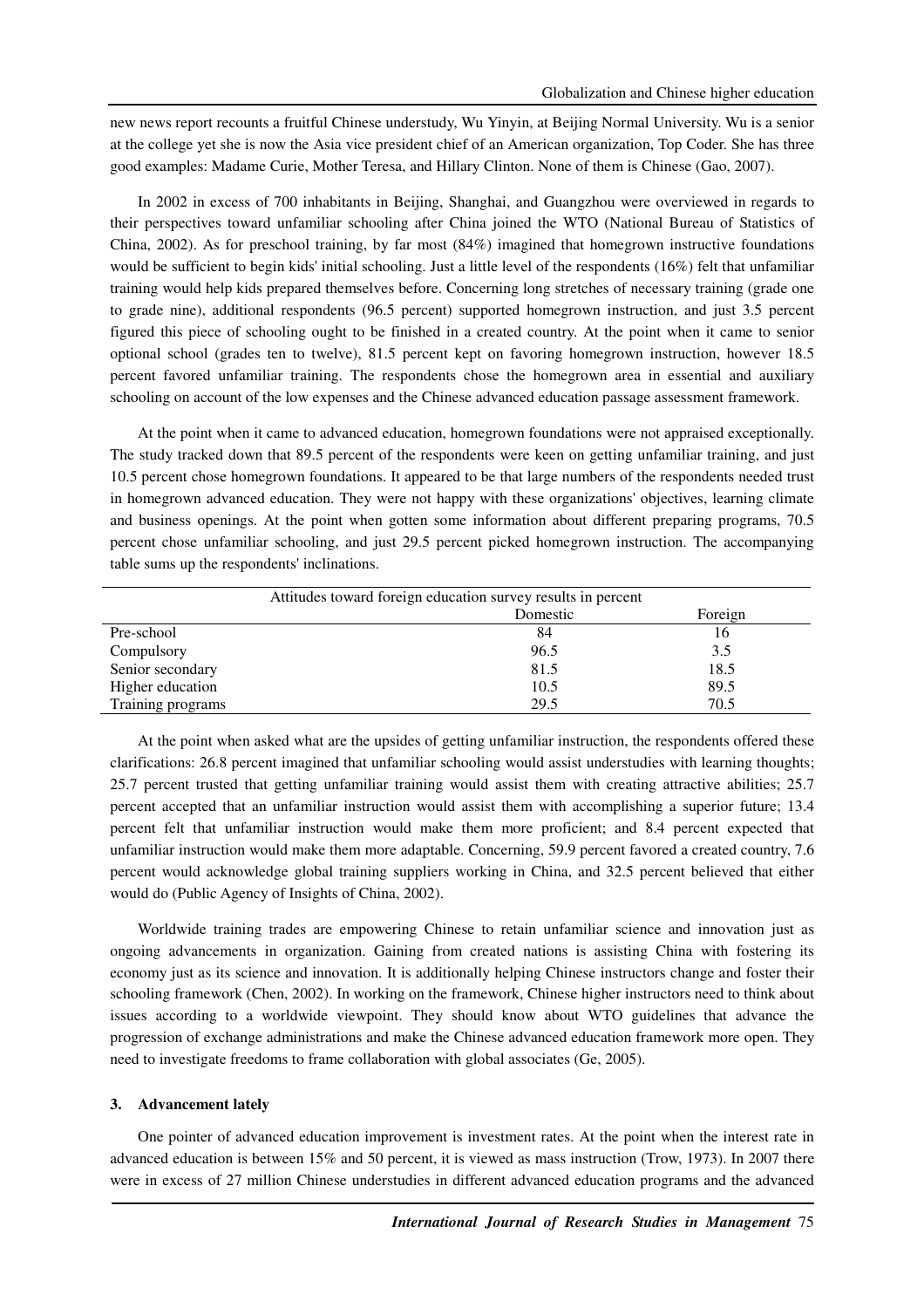education investment rate was 23% (Service of Schooling, April 2008). The Chinese framework can be viewed as mass instruction. The framework has gotten the biggest on the planet, and advanced education is more available than any other time, however there are sure disadvantages.

There are critical holes in the improvement of advanced education across locales and gatherings of people, just as between metropolitan focuses and country regions. These holes contrarily influence a few families, particularly families in more unfortunate areas, when they attempt to get to advanced education. The support rate doesn't give an exact image of Chinese advanced education. Advanced education isn't accessible in some country and distant regions. With educational cost rising quickly, advanced education is hard for some helpless families to get to. What's more, the expanding accessibility of advanced education is making individuals to focus harder on quality, and there are concerns.

On May 10, 2006, the State Gathering concluded that development in advanced education should have been diminished so monetary assets could zero in additional on further developing the learning climate. This lull will profit establishments as they change disciplines. It will likewise resolve current issues, particularly the issue of work for graduates.

- $\triangleright$  The in general objective is to make the development in advanced education supportable. The size of the advanced education framework will be balanced out. More consideration will be paid to preparing optional school understudies in abilities that will make them more employable. Grown-up instruction programs, proceeding with training programs, and professional preparing programs in auxiliary schools will all be extended. A few spaces of advanced education will be all the more painstakingly managed. One issue that should be tended to is educational cost climbs; another is foundations' abilities (China Schooling Day by day, 2006). The public authority will improve the nature of advanced education and give more grants and other monetary help (Cui & Wu, 2008; Wen, 2008).
- $\triangleright$  The worldwide pattern in advanced education is from tip top schooling to mass, and afterward to widespread training. Issues regularly go with this interaction. In China these issues identify with scale, quality, subsidizing, and structure, just as business openings for graduates. As Chinese advanced education created from world class to mass schooling, the issues identified with the once arranged economy and lacking subsidizing have made the lopsided appropriation of instructive assets extremely self-evident. Chinese are keen on gaining from created nations, and advanced education in China isn't just about as open as in created nations. For these two reasons, among others, China sends a bigger number of understudies abroad for advanced education than some other country. The quantity of Chinese understudies traveling to another country for training is as yet developing. Also, Chinese have begun getting unfamiliar instruction at home.
- $\triangleright$  On Walk 1, 2003, the State Board proclaimed the Guidelines of Individuals' Republic of China on Chinese–Unfamiliar Collaboration in Running Schools. It expresses that the public government urges Chinese colleges to help out quality unfamiliar training establishments. The public authority especially urges colleges to help out unfamiliar foundations in the fields of organization, money, law, and innovation. As of now, more than 100 Chinese advanced education organizations are helping out American, Australian, English, French, Canadian, Japanese, and German partners to give guidance to Chinese understudies (Service of Schooling, n.d.).
- $\triangleright$  These Chinese organizations have brought progressed showing assets into Chinese instruction. They have made changes in their regulatory practices, teaching method, and educational plans. The steady opening up of Chinese advanced education permits Chinese instructors to profit with fostered nations' instructive assets. It likewise assists with advancing Chinese schooling in different nations. Before the finish of 2007 there were 210 Confucius foundations in 64 nations all throughout the planet with 46,000 understudies (Liu, 2007).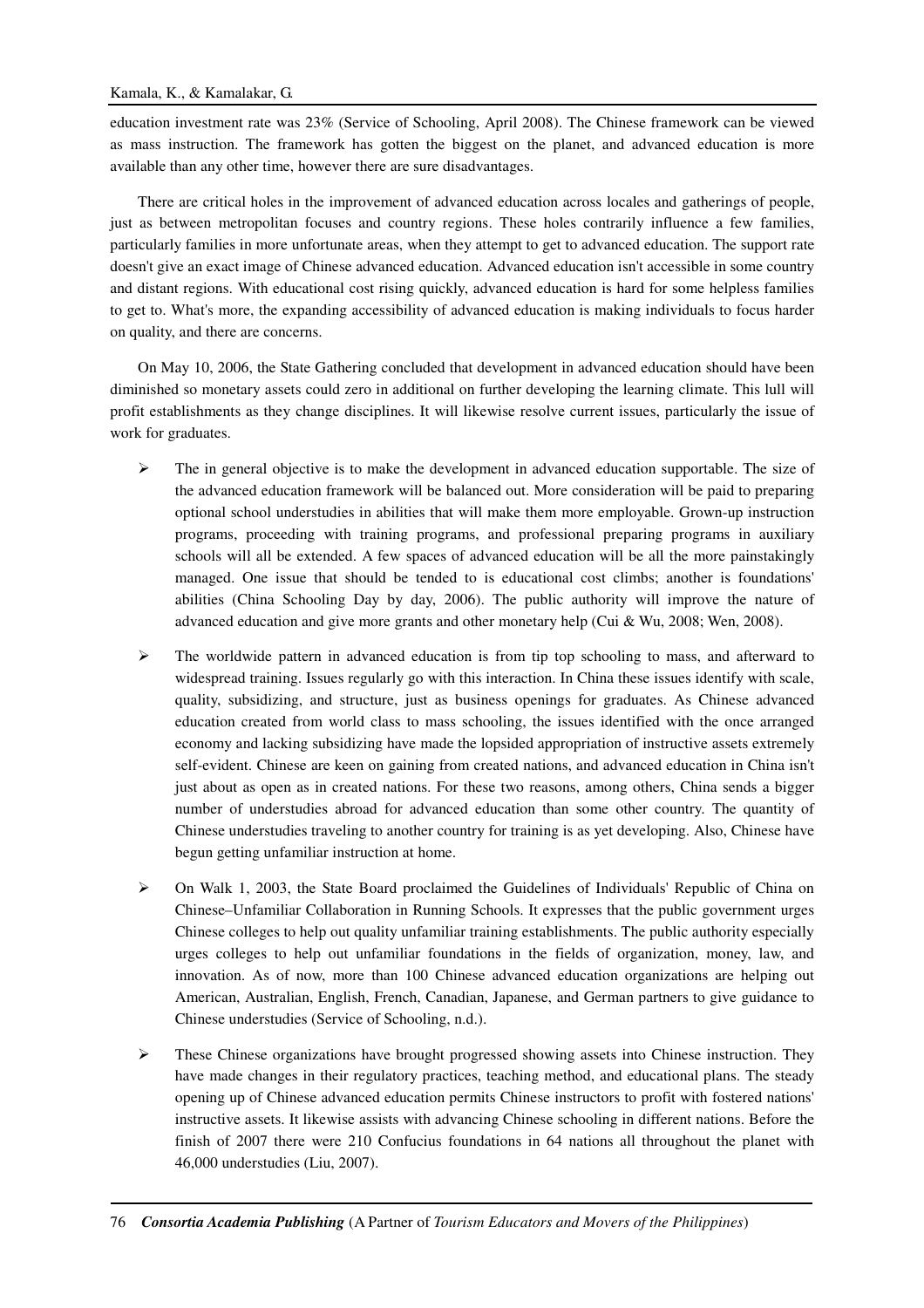$\triangleright$  On February 7, 2006, the Service of Schooling reported a declaration as for the collaboration of Chinese and unfamiliar training foundations. This pronouncement guides commonplace schooling services to follow a few standards while teaming up with unfamiliar establishments. In addition to other things, anybody helping out unfamiliar organizations should put the public interest first. Moreover, while working together with unfamiliar organizations, Chinese instructors and heads should keep the applicable laws and guidelines, assume a main part, ensure the interests of all gatherings included, and keep up with public safety, social dependability, and the set up instructive request.

# **4. Approach**

The push space of this paper was to inspire and to test the accessible proof for the interest and association of worldwide media in advanced education arrangement. The point is to uncover the proclaimed aims of the significant parts in the field, to test these through interviews with senior agents in important spaces of business, government and instruction, and to attract out the short-to medium-term suggestions for china advanced education. It is significant that the constraints of this examination be perceived. It is consistently conceivable in fact in certain occurrences likely that relevant data may have been retained for business or vital reasons. Business choices, like consolidations, collusions and associations, are not generally unsurprising or predictable, even by those at senior levels in an association. Political and financial choices are similarly not entirely unsurprising. Further, investigation of specialized potential outcomes and probabilities which support the mooted 'globalization of schooling' was past the extent of this examination.

The remarks in this space are essentially expansive brush. The outcomes ought to subsequently be deciphered as an accessible 'proof keep an eye on' the expansive situations that have been advanced by different analysts in the contemporary advanced education banter. The examination ought to likewise be recognized from the proposition of long haul liked Fates. It is grounded in contemporary turns of events and educated extrapolation from them, and doesn't indicate to offer perspectives on what may be helpful long haul Future frameworks of advanced education, in china or worldwide settings.

In September 2004, the principal understudies entered the grounds of the College of Nottingham Ningbo, is the main college planned, assembled, and run agreeably by Chinese and an unfamiliar college. The Chancellor of Nottingham College in Britain, Yang Fujia, is the leader of Nottingham-Ningbo, and Ian Gleam, previous Head of Nottingham College Business college, is the VP. The College of Nottingham Ningbo follows the educational plan and assessment methods of Nottingham College in Britain, which chooses teachers for Nottingham-Ningbo. Guidance is given in English. The permit to work the College of Nottingham-Ningbo is legitimate until 2055 (Service of Schooling, September 5, 2007). On graduation, understudies will be presented a Chinese undergrad graduation endorsement and a four-year certification from Nottingham College. In September 2006, the principal understudies began their investigation at Xi'an Jiaotong Liverpool College in Suzhou, which is a joint endeavor of Xi'an Jiaotong College and the College of Liverpool. The permit of Xi'an Jiao tong-Liverpool College is legitimate to 2056 (Service of Instruction, September 5, 2007; Xi'an Jiao tong College, 2008).

China has gone through a colossal change since it fired opening up in 1978. The economy has been totally changed, and subsequently the Chinese work market is going through significant changes. To meet the prerequisites of the changing work market, Chinese higher teachers think about the equilibrium of organic market when they plan educational program. Chinese higher teachers have been focusing harder on cultural change, and contrasted and the past, the public government has given significant self-rule to colleges (Yang, Voinovich, & Currie, 2007).

On July 12, 2006, the Third Worldwide Chinese and Unfamiliar College Presidents' Discussion was held in Shanghai. College presidents from the US, England, Canada, Australia, Japan, and different nations went to the gathering to examine how colleges can all the more likely serve monetary and social turn of events. The Chinese Priest of Instruction, Zhou Ji, met with a portion of the unfamiliar college presidents in participation, affirmed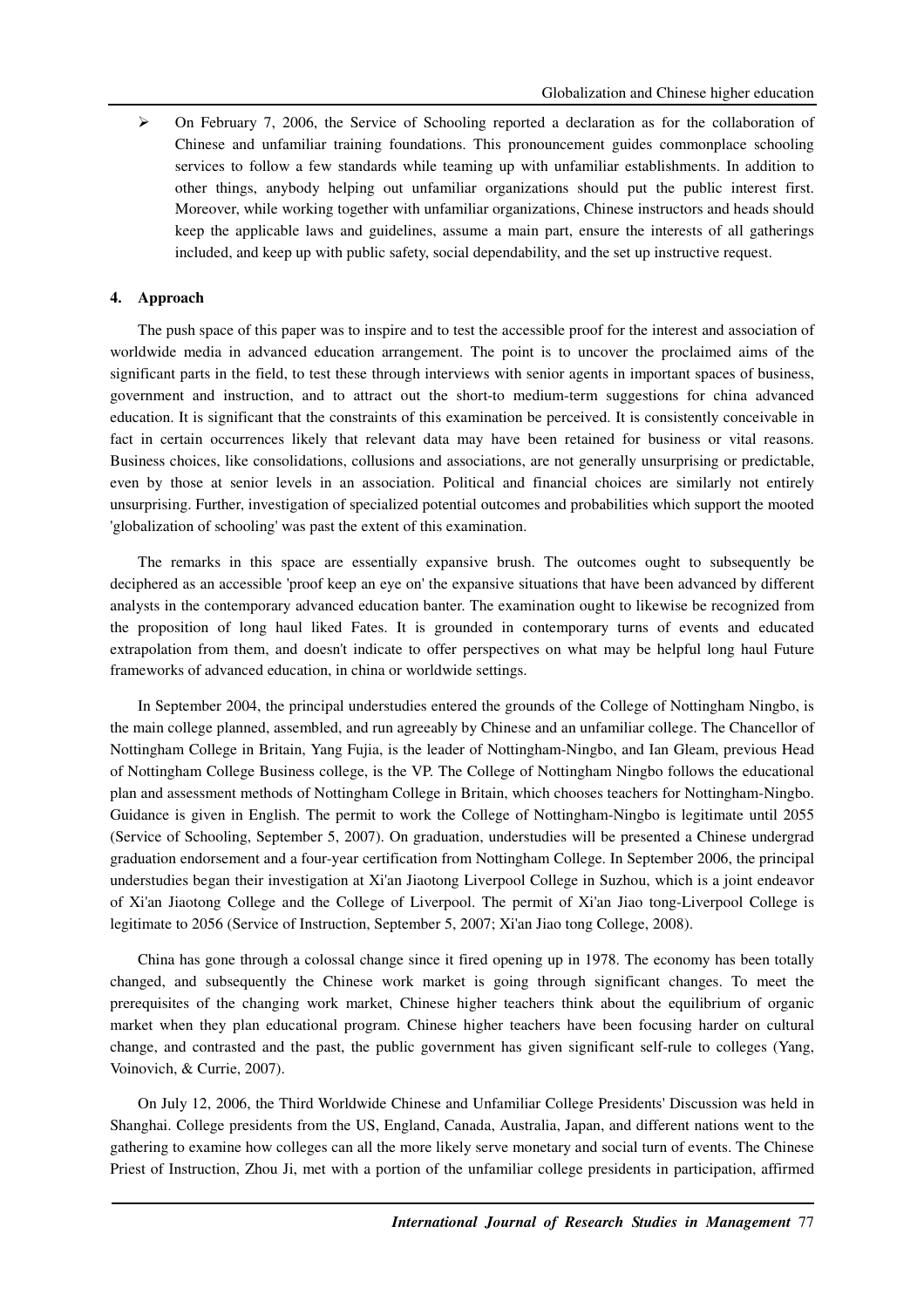that global collaboration was emphatically affecting Chinese schooling, and urged his visitors to reinforce their participation with Chinese partners (Service of Training, July 14, 2006). On April 6, 2007, the Service of Training proclaimed a declaration to give more itemized rules to participation among Chinese and unfamiliar advanced education establishments.

In 2007 about 10.1 million Chinese applied to take the advanced education passage assessments, with an expansion of 0.6 million more than 2006. On June 7 and 8, 2007, 9.5 million individuals really took the assessments (Yang, 2007). About 5.7 million individuals were conceded into different advanced education programs in the fall (Service of Instruction, April 2008). As interest for advanced education increments, so does the interest in going abroad for training. On June 16, 2007, Beijing 21st Century Trial School declared that it would open an American Progressed Situation Program in the fall. Inside a few days more than 200 individuals had counseled the school, and in excess of 60 auxiliary school understudies had applied (Tooth & Li, 2007). Those keen on the program proposed to go to concentrate in an American college. In Nanjing, Nanjing Unknown Dialect School will concede 150 understudies into its "Sino-Canada Worldwide Senior Auxiliary Program" in the fall. The latest 75 alumni from this program have all been conceded into colleges in the US, Canada, and other English talking nations (Chen, 2008).

### *4.1 Extent of the examination*

The discoveries and finishes of the current examination will be useful to direct different nations in reading the ramifications for the advanced education under GATs

### **5. Conclusion**

Globalization is affecting Chinese advanced education. It has brought genuine freedoms just as genuine difficulties. Across the world the interest for worldwide instruction is figure to expand (Raychaudhuri & De, 2007). There is a colossal craving for advanced education in thickly populated nations that need to construct human resources to completely partake in the information society (Knight, 2006). In spite of the fact that there are questions and various feelings (Healey, 2007), internationalization is a good and inescapable component of worldwide advanced education (Altbach, 2008a). Globalization — comprehended as the quick speed increase of cross-line streams of capital, individuals, administrations, merchandise, and thoughts ― is the characterizing highlight of our age (Green, 2007). Chinese training strategies and administration have been impacted by globalization plans and worldwide patterns (Mok, 2007). While Altbach (2008b) thinks globalization has not prompted uniformity in advanced education, we think keeping the applicable WTO rules is helpful for the improvement of Chinese advanced education. In the discussion about potential effects from globalization, most Chinese researchers figure they will affect Chinese advanced education (Chen, 2002; Dai, n.d.; Ge, 2005; Guan, 2006; Meng, 2006; Vidovich, Yang, & Currie, 2007; Wu 2002). Chinese are keen on gaining from created nations, the strategy first class in China has effectively and excitedly drew in with globalization, the Chinese interest for advanced education keeps on developing, unfamiliar suppliers are satisfying aspect of this need, and market belief systems might be a more grounded impact in Chinese advanced education (Yang, Vidovich, & Currie 2007). Signs are that in taking advantage of lucky breaks and managing difficulties, most Chinese higher instructors are keen on globalization and will extend their collaboration with worldwide partners to meet the changing and expanding needs of society.

### **6. References**

Altbach, P. (2008a). The "subprime" market and global advanced education. *Worldwide Higher Education, 51*. http://www.bc.edu/bc\_org/avp/soe/cihe/pamphlet/Number51/p2\_Altbach.htm

Altbach, P. (2008b). Globalization and powers for change in advanced education. *Worldwide Advanced Education, 50*. http://www.bc.edu/bc\_org/avp/soe/cihe/pamphlet/Number50/p2\_Altbach.htm

Canadian Relationship of College Educators. (2006, January). Instruction designated in WTO talks. *CAUT*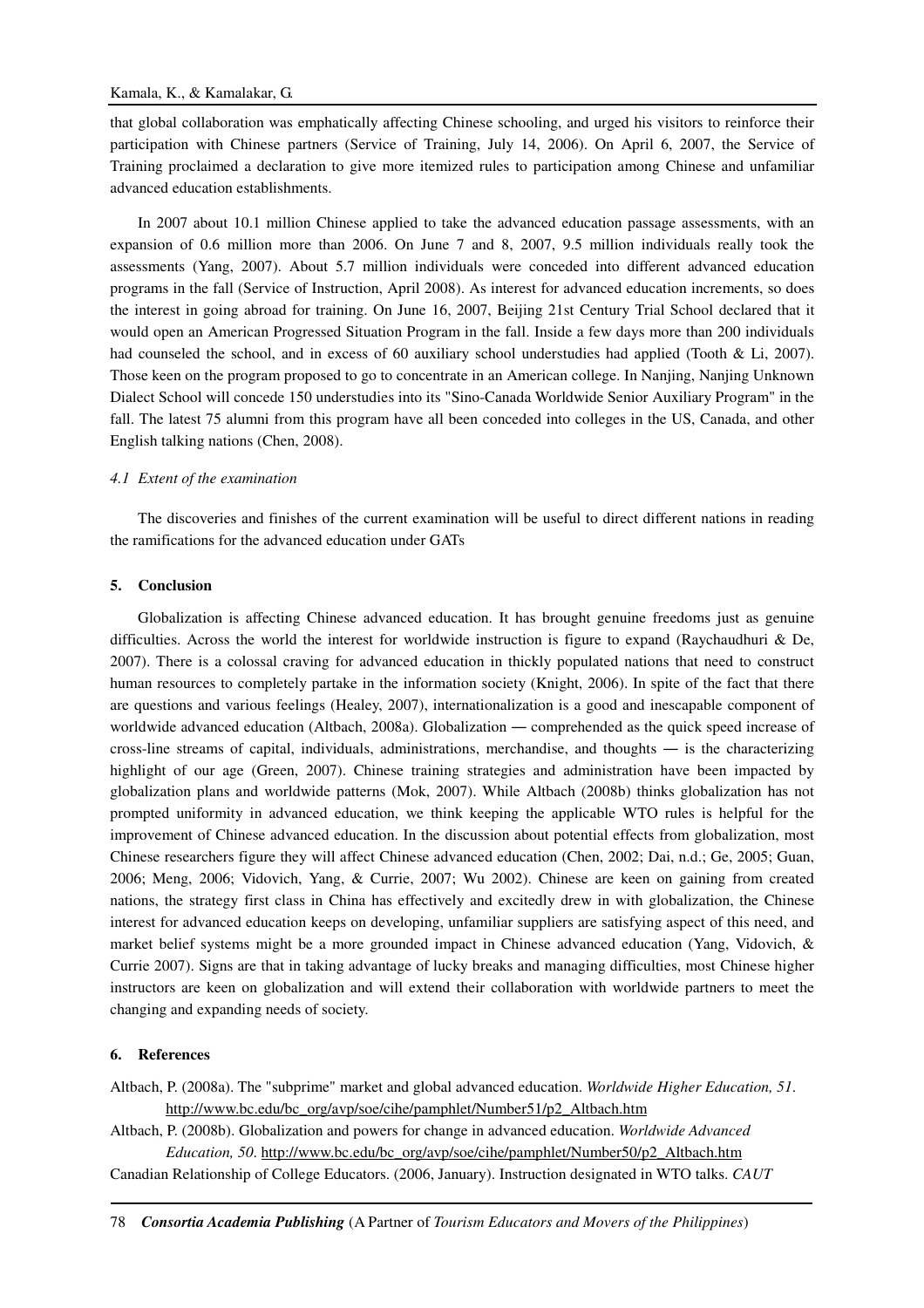*Release, A1*.

- Chen, K. (2008). *Nanwai "zhongjia guoji gaozhong" zhaosheng 150 ren* [Nanjing Foreign Language School will concede 150 understudies into their "Sino-Canada International Senior Auxiliary Program"].
- Chen, Z. (2002). *Woguo jiaru WTO dui jiaoyu de yingxiang ji duice* [Joining WTO's effect on instruction and our strategies]. China Training Day by day, January 9, 1.
- China Community for Worldwide Instructive Trade. (2008). *2007 exhibitor list*. http://www.chinaeducationexpo.com/english/presentation/2007previous\_event.html
- China Instruction Every day. (2006). May 11, 1.
- Cui, J., & Wu, J. (2008, Walk 15). China advances by and large instructive value. *Individuals' Day by day Abroad Release, 4*.
- Czernis, L. (2005, December). Advanced education not for exchange. *CAUT Notice, A3*.
- Tooth, C., & Li, Y. (2007, June 28). For what reason would they say they are keen on American colleges? *Individuals' Everyday Abroad Release, 4*.
- Gao, R. (2007, July 18). Wu Yinyin: A day to day existence brimming with contests. *Individuals' Everyday Overseas Version, 7*.
- Ge, L. (2005). *WTO yu jiaoyu guojihua de sikao* [WTO and the internationalization of Chinese education]. http://www.ep-china.net/article/key/2005/07/20050718201714.htm
- Green, A. (2007). Globalization and the changing idea of the state in East Asia. *Globalization, Social orders and Instruction, 5*(1), 23-38.
- Hayhoe, R., & Lin, J. (2008). China's private colleges: An effective case study. *Worldwide Advanced Education, 51*. http://www.bc.edu/bc\_org/avp/soe/cihe/pamphlet/Number51/p6\_Hayhoe\_Lin.htm
- Healey, N. (2007). Is advanced education in truly "internationalizing"? *High Schooling, 55*, 333-355.

Steerages, R. (2008). Transnational schooling in China: Major questions, basic issues and strategies for progress. *The Observatory on Borderless Advanced education*. http://www.obhe.ac.uk/items/reports/

- Liu, F. (2007, December 10). Confucius organizations spread across the world. *Individuals' Daily Abroad Release, 1*.
- Meng, Z. (2008, June 26). 30 years of understudies going abroad. *Individuals' Everyday Overseas Release, 6*.
- Service of Instruction. (n.d.). *Bufen zhongwai hezuo banxue jigou he xiangmu xiangguan xinxi* [Information on Chinese and unfamiliar co-employable organizations and programs (preliminary)]. http://www.moe.gov.cn/edoas/website18/top\_zwhzbx.jsp
- Mok, K. H. (2007). Globalization, new schooling administration and state limit in East Asia. *Globalization, Social orders and Instruction, 5*(1), 1-21.
- Nankai College. (2007). *Nankai daxue shouwei waiguo yuanzhang daoren* [First foreign dignitary showed up at Nankai]. http://user.nankai.edu.cn/WSW/Bar/Content.aspx?ID=827
- Public Agency of Insights of China. (2002). *89.5% de ren qingxin waiguo gaodeng jiaoyu* [89.5% Respondents Intrigued by Unfamiliar Higher Education]. http://www.stats.gov.cn/tjfx/rddc/t20020531\_21041.htm
- Robertson, S. (2003). WTO/GATS and the worldwide instruction administrations industry. *Globalization, Social Orders and Schooling, 1*(3), 259-266.
- State Gathering. (2003). *The guidelines of individuals' Republic of China on Chinese foreign co-activity in running schools*. http://www.moe.edu.cn/english/laws\_r.htm
- Trow, M. (1973). *Issues in the change from tip top to mass advanced education*. New York: Carnegie Commission on Advanced education.
- Verger, A. (2008). Estimating instructive advancement. A worldwide examination of GATS. *Globalization, Social orders and Training, 6*(1), 13-31.
- Vidovich, L., Yang, R., & Currie, J. (2007). Changing accountabilities in higher education as China "opens up" to globalization. *Globalization, Social Orders and Education, 5*(1), 89-107.
- Wen, J. (2008, Walk 6). A report of the public authority's work. *Individuals' Day by day Overseas Version, 3*.

WTO. (1991). *Administrations sectoral grouping list*.

- http://www.wto.org/english/tratop\_e/serv\_e/mtn\_gns\_w\_120\_e.doc
- WTO. (1994). *General concession to exchange administrations*.